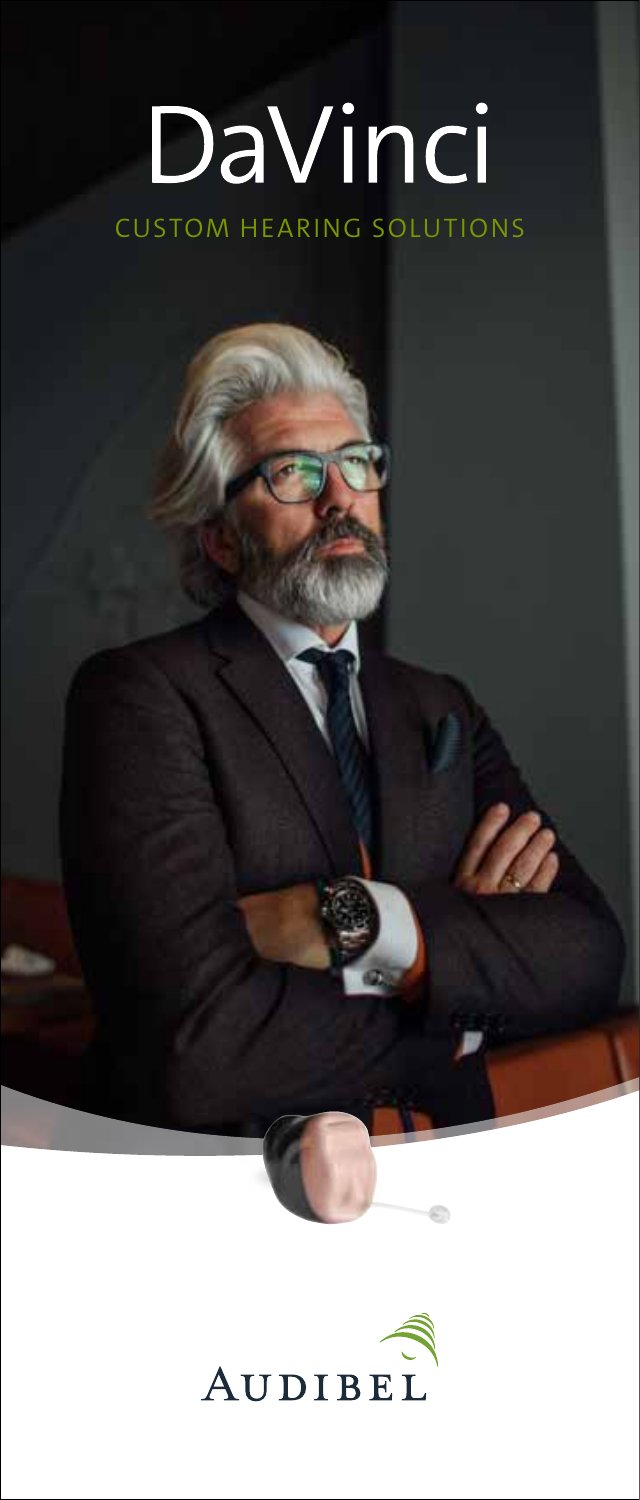



"Miniature designs, fine craftsmanship, personalized fit, and superior sound quality have always set our custom products apart. Now, with breakthrough noisemanagement algorithms, we are pushing the bar of patient experience even higher with our industryleading custom hearing aids."

– Achin Bhowmik

Chief Technology Officer and Executive Vice President of Engineering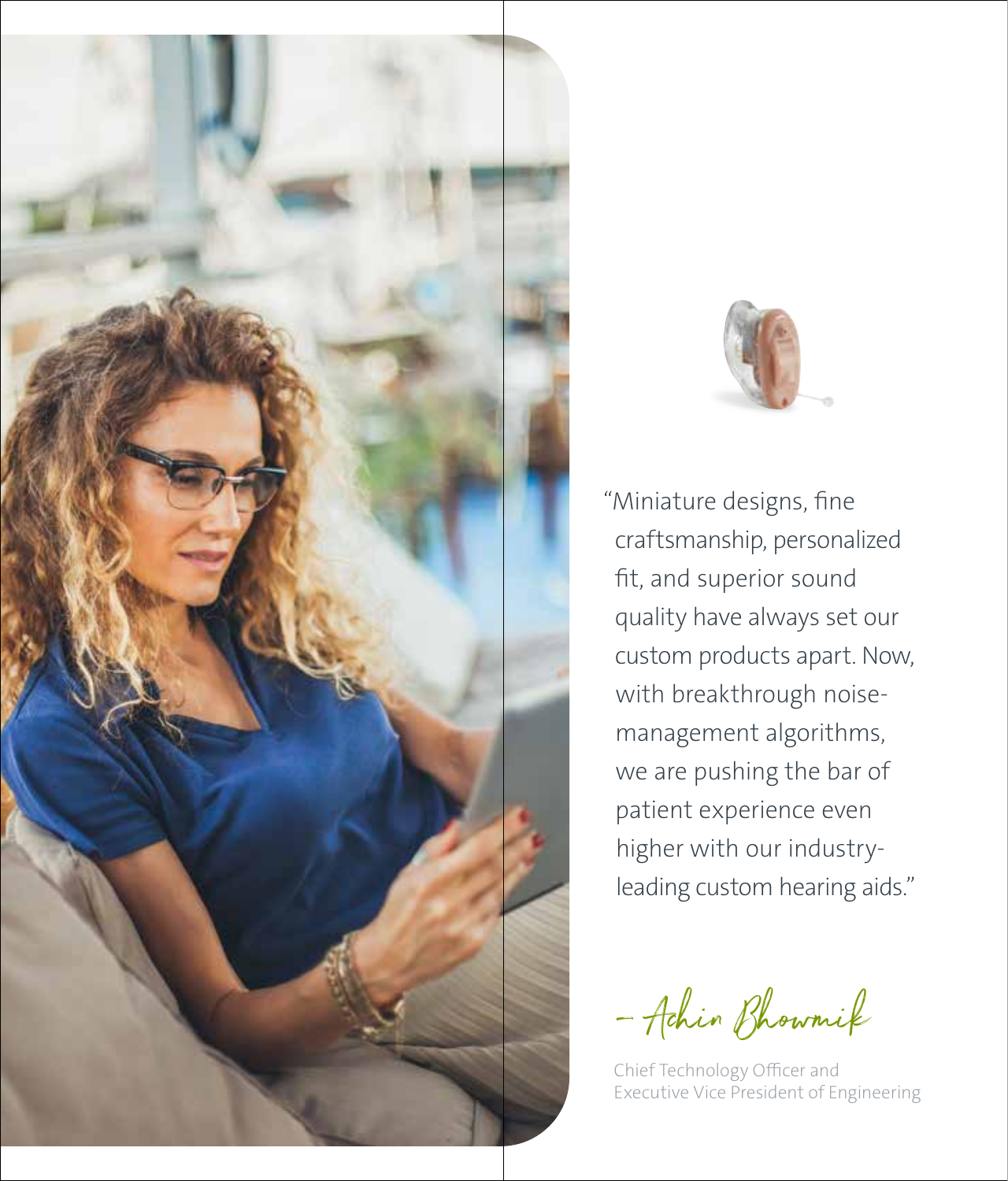## The art and science of custom hearing aids

Hearing aid customization means creating a one-of-a-kind hearing aid that fits your exact ear anatomy for optimal comfort and performance. No two ears are alike, and that's why we were the first to offer customization and are still the leaders in custom solutions today.

Audibel is the world's most experienced and qualified manufacturer of custom products. Our custom product team includes more than 800 people directly involved in engineering, building and delivering custom products. And they're committed to creating unique, comfortable, customized hearing aids specifically for you.

With DaVinci you'll enjoy amazing comfort and performance, and full compatibility with our SurfLink products for carefree connectivity and control.

*DaVinci offers an immersive and impressive listening experience and features Audibel's superior sound enhancement system.*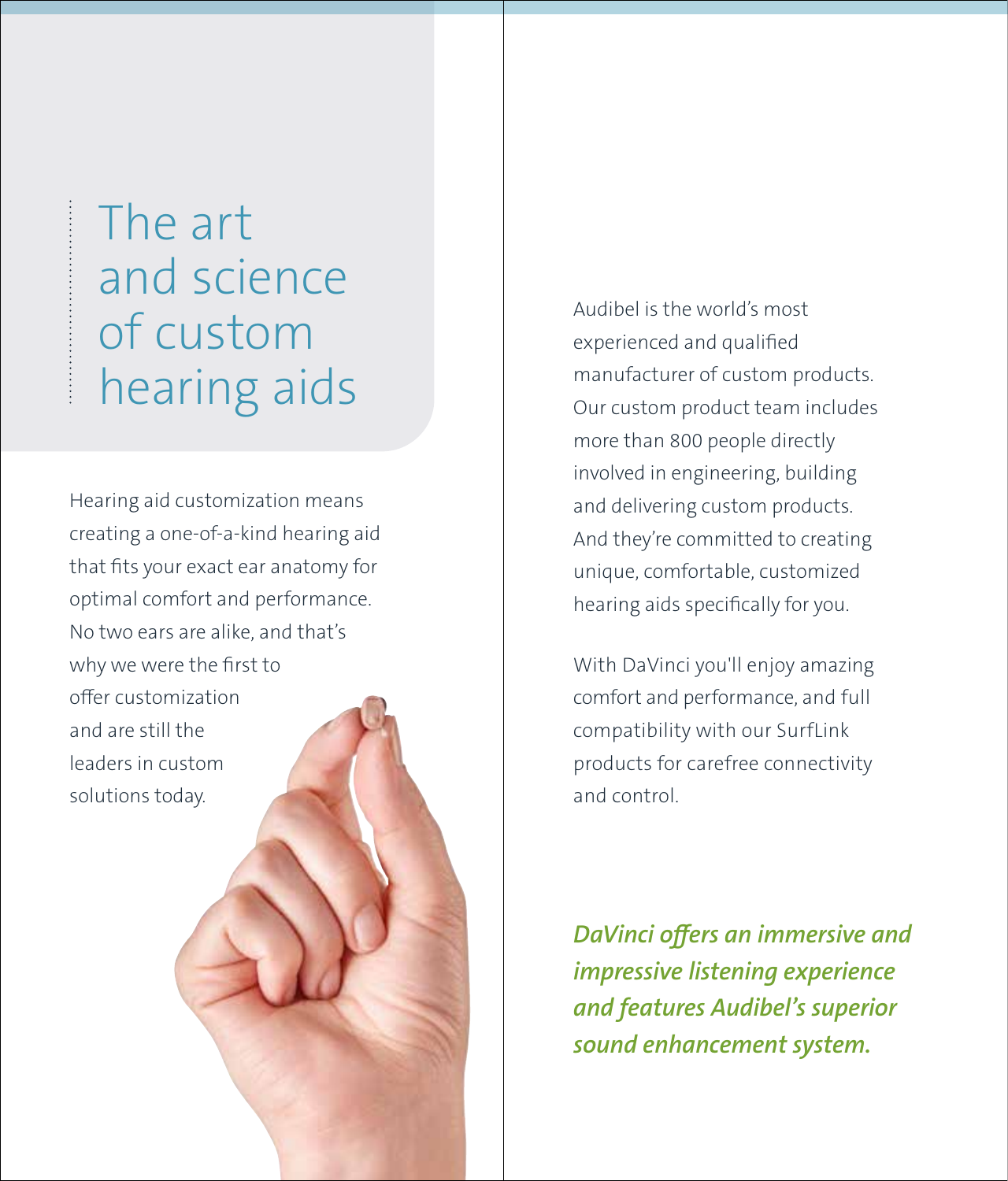

# Personalization perfected

Audibel's comfortable custom hearing aids deliver the most personalized hearing experience ever, and are designed to:

- **•** Deliver superior sound quality and listening clarity
- **•** Provide effortless transitions as you go about your day
- **•** Preserve peace and quiet while amplifying the important things
- **•** Help you hear better and more comfortably
- **•** Stream TV, phone calls, music and more to your hearing aids
- **•** Give you an invisible fit with the smallest of our custom hearing aids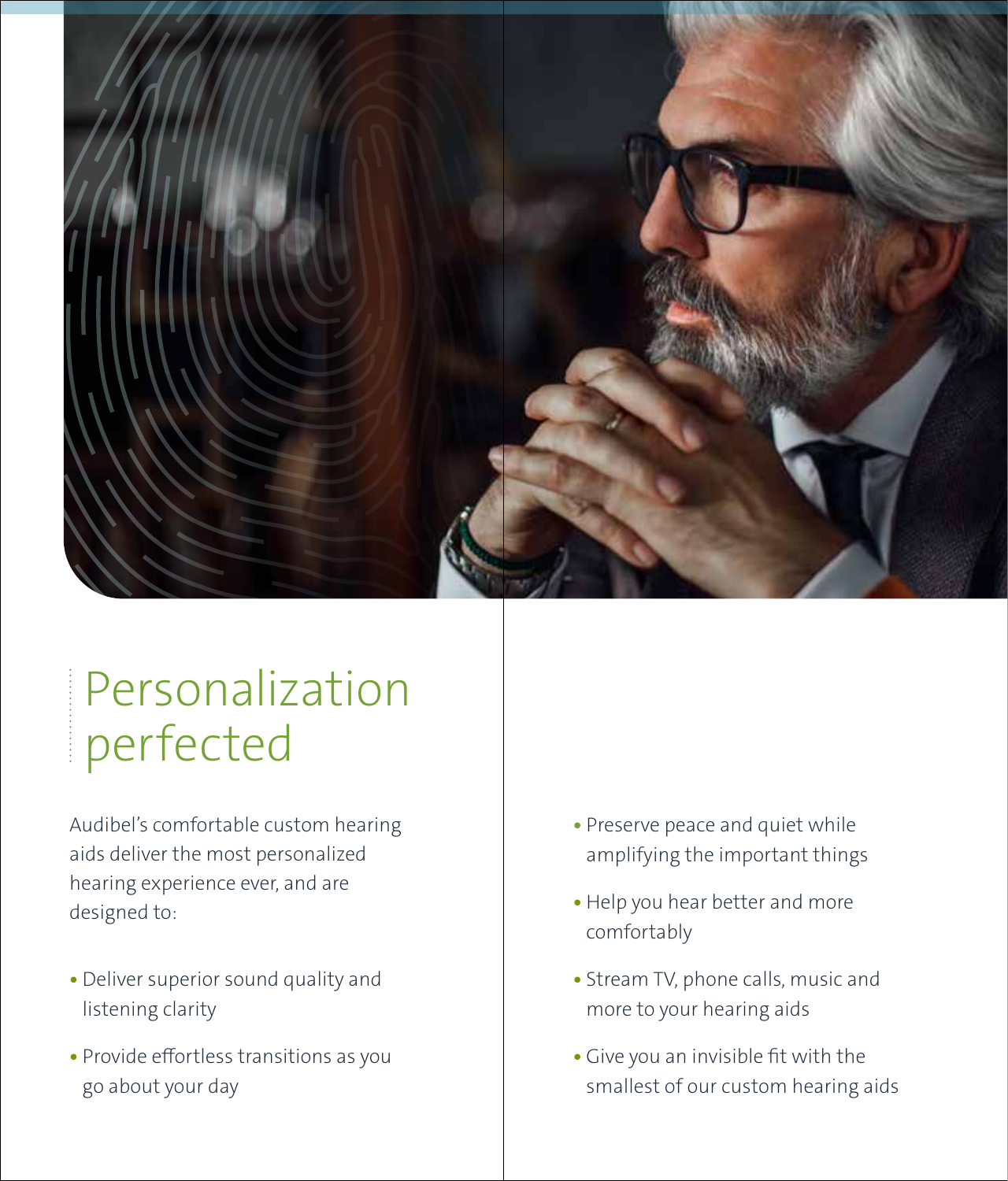# The connection between health and hearing

A growing body of evidence points to a connection between hearing health and overall health. People who treat their hearing loss not only hear better, but may lower their risk for serious health issues such as cognitive decline and dementia.\*

DaVinci offers a hearing solution personalized just for you so you can stay engaged with friends and family, enjoy the activities you love, and live a full and healthy life.

\*Livingston, Gill., et al. (2020, August). Dementia prevention, intervention, and care: 2020 report of the Lancet Commission. *The Lancet*, 396(10248), 413–446. https://doi. org/10.1016/50140- 6736(20)30367-6.

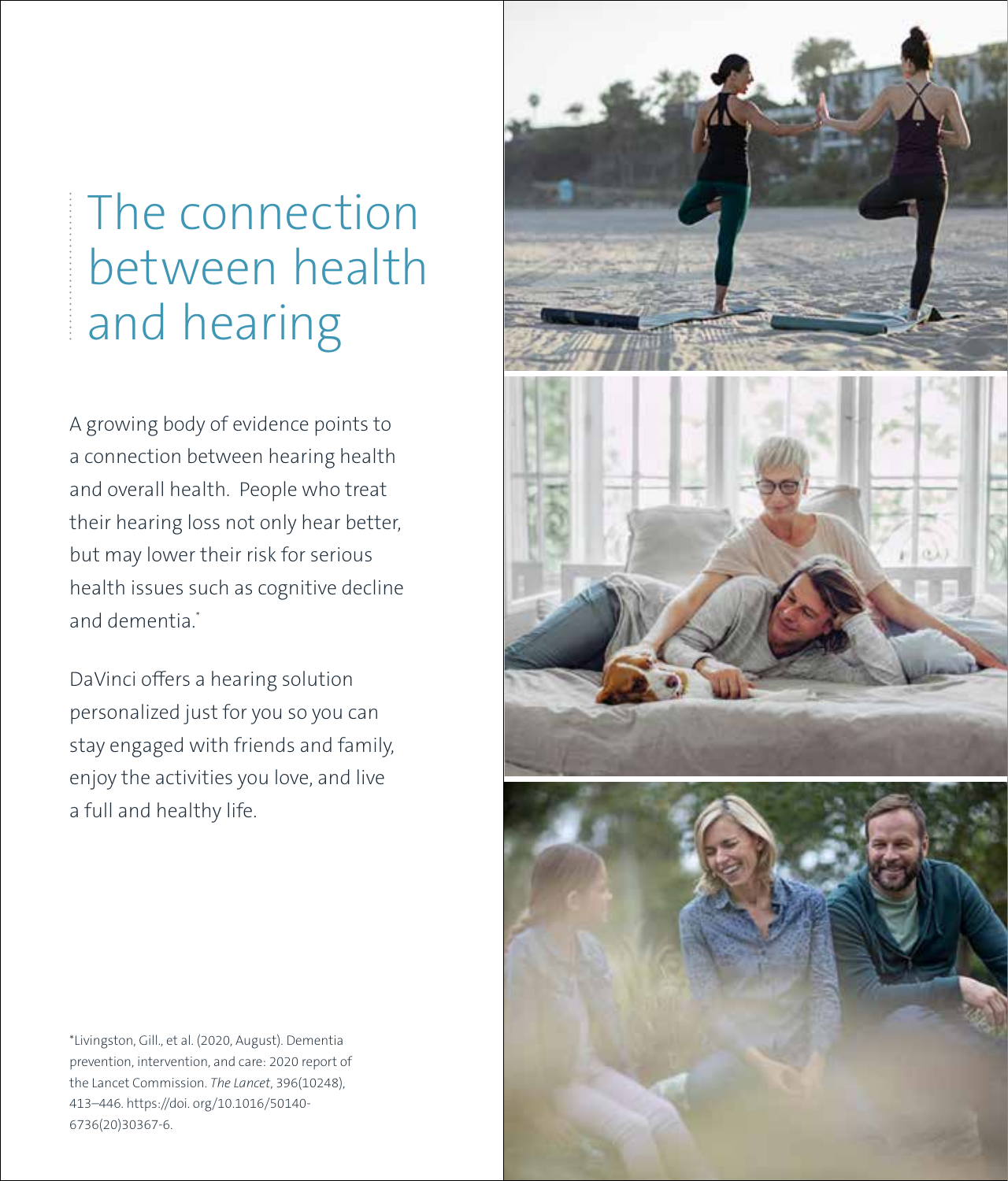# Invisible custom hearing aids

*In 2010, we leveraged our expertise as the world's largest manufacturer of custom hearing aids, to create the Invisible-In-the-Canal (IIC) hearing aid.\* We were the first hearing aid manufacturer to bring this popular style to market.* 

IIC custom hearing aids are tiny enough to fit well inside the ear canal so no one will notice you're wearing them.

In most ears, they're completely unseen and are custom made to fit comfortably in your unique ear anatomy. And they won't get tangled or pulled off when wearing or removing face masks.

Plus, you can enjoy hands-free connectivity and media streaming from your smartphone to your hearing aids with our easy-to-use SurfLink accessories.

\*Individual results may vary. Invisibility may vary based on your ear's anatomy.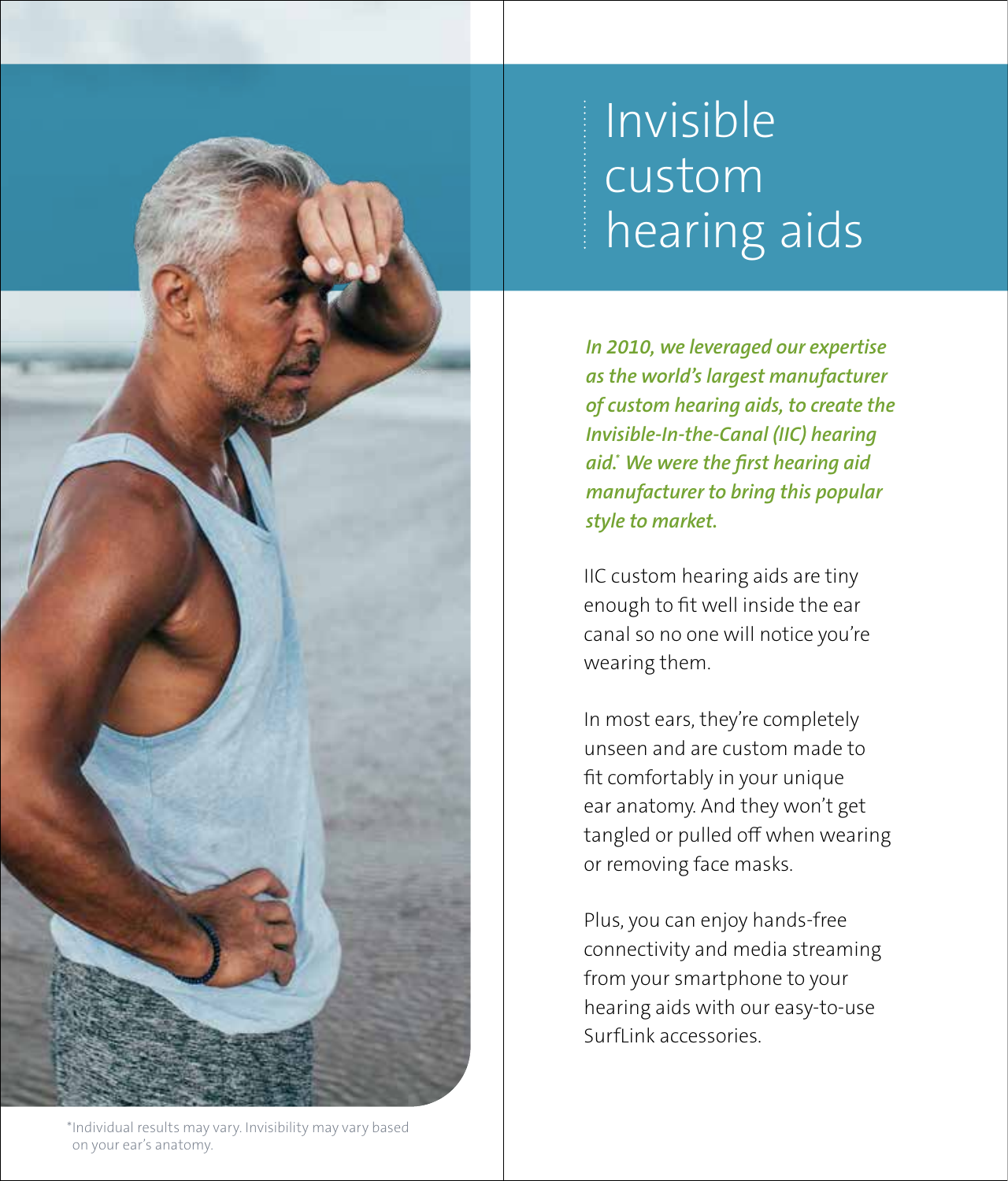# SurfLink: A family of products made for connectivity

DaVinci is fully compatible with our complete line of SurfLink accessories offering you carefree connectivity and control.



### **SurfLink Remote**

This handy remote allows you to adjust volume, memory modes, streaming mode and much more all with the push of a button.



### **SurfLink Mini Mobile**

A small and simple cell phone streaming solution. Connect to any device compatible with Bluetooth<sup>®</sup> to stream calls.

*DaVinci is fully compatible with our complete line of SurfLink accessories offering you carefree connectivity and control.*



### **SurfLink Media 2**

Plug a TV, radio or MP3 player into SurfLink Media and rich, stereo sound is streamed directly to your DaVinci hearing aids.



### **SurfLink Remote Microphone 2**

Enhance conversations with this discreet, lightweight microphone that can be worn by a conversation partner or placed for direct streaming.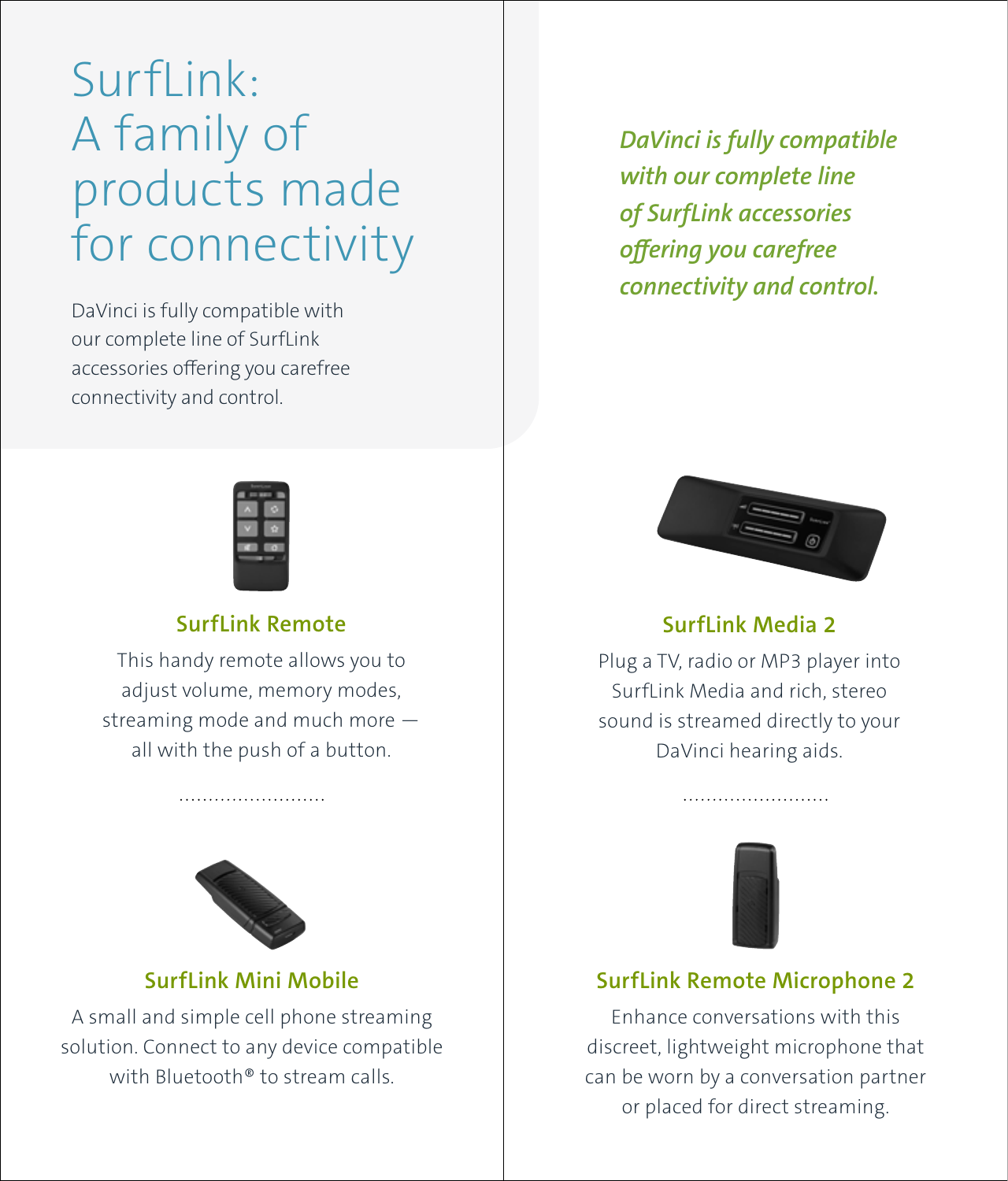# What living better sounds like

### **AN INVISIBLE AND CUSTOM FIT:**

DaVinci hearing aids fit deep inside your ear canal and are personally customized to you for all-day comfort.

### **EASILY ADAPT TO NEW SOUNDS:**

Quick transitions to hearing aids by gradually adjusting settings to allow your brain to get used to new sounds.

#### **BET TER WIRELESS STREAMING:**

Technology that provides consistent wireless performance while streaming TV, music and other media with SurfLink Mobile 2, SurfLink Mini Mobile and other SurfLink accessories.

#### **A COMFORTABLE, PERSONALIZED LISTENING EXPERIENCE:**

Sound comfort technology designed to provide distortion-free listening comfort for loud sounds while ensuring ultimate clarity for soft sounds.



#### **NO BUZZING OR WHISTLING:**

Audibel's best-in-class feedback cancellation system provides feedbackfree, comfortable listening all-day long.

#### **MUSIC THE WAY IT WAS MEANT TO BE HEARD:**

A design that allows you to experience music in a whole new way. Now you can hear every note the way the artist intended — with pure, refined sound quality.

#### **CUSTOMIZABLE TINNITUS RELIEF:**

Advanced Multiflex Tinnitus technology integrated into DaVinci to bring relief to those who suffer from ringing in the ears.

*Features may vary by technology level.*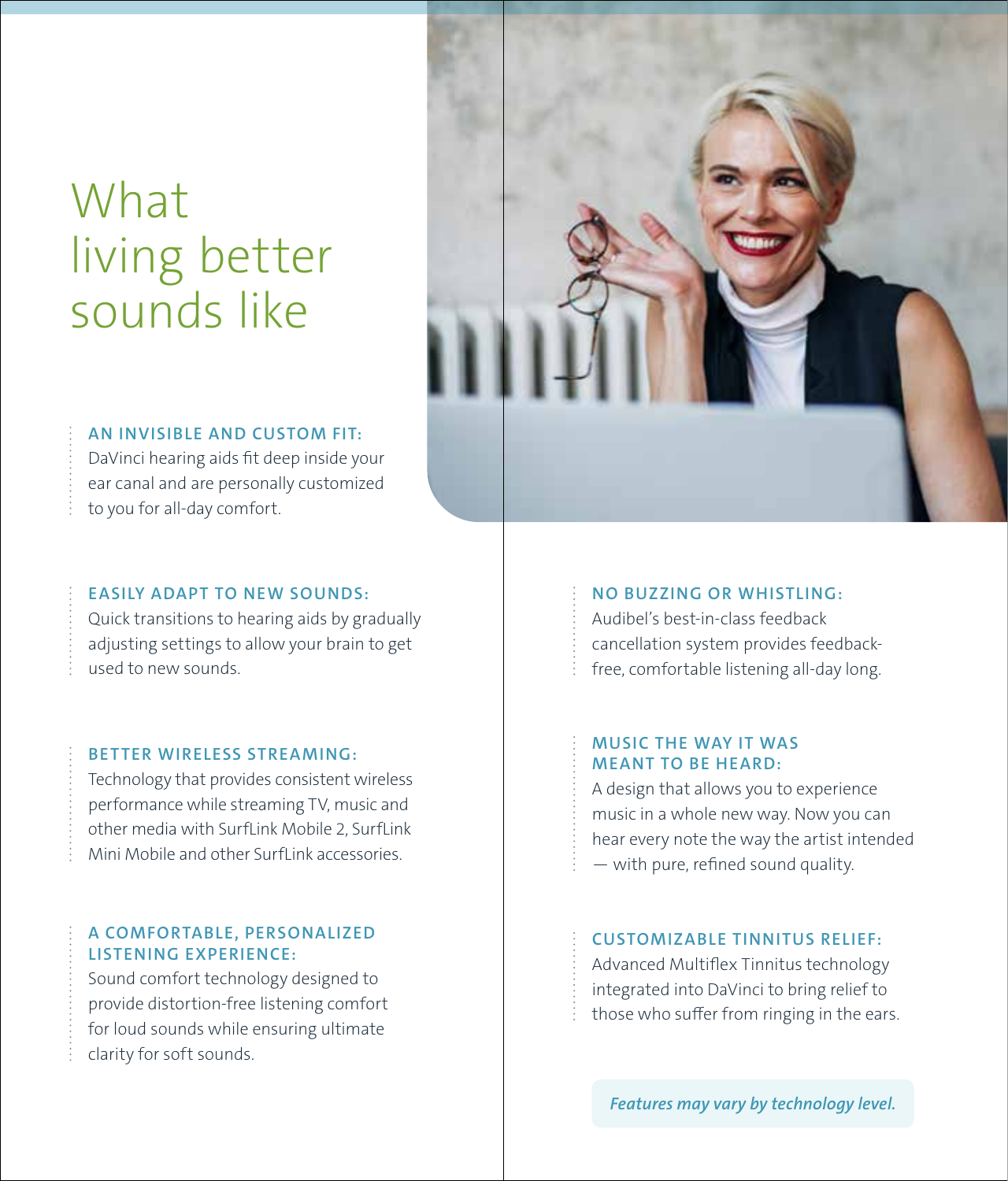# Designed for your comfort

Molded and made to fit your unique ear anatomy.

### **FACEPLATE COLORS**



Custom products are available in various skin tone colors.



**IIC** Invisible-In-the-Canal



**ITC** In-The-Canal



**CIC** Completely-In-Canal



**ITE** In-The-Ear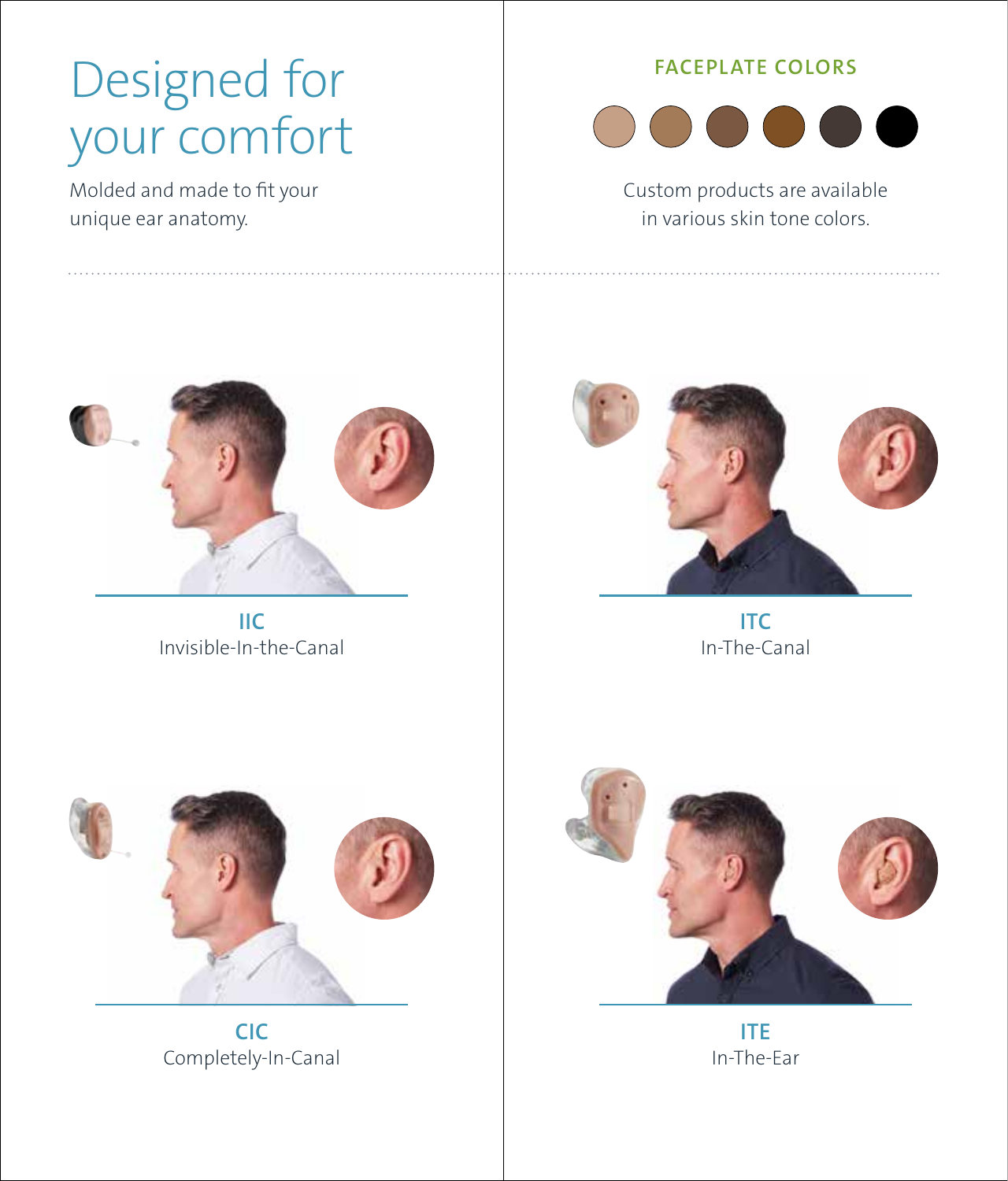# What continuous innovation sounds like

We don't do technology for technology's sake. From the technicians in our labs to the scientists, audiological researchers and every employee at every level, we continually seek ways to better understand the science of hearing loss and its impact on peoples' lives so we can continue to develop better technologies to improve it.



### Hear better. Live better.